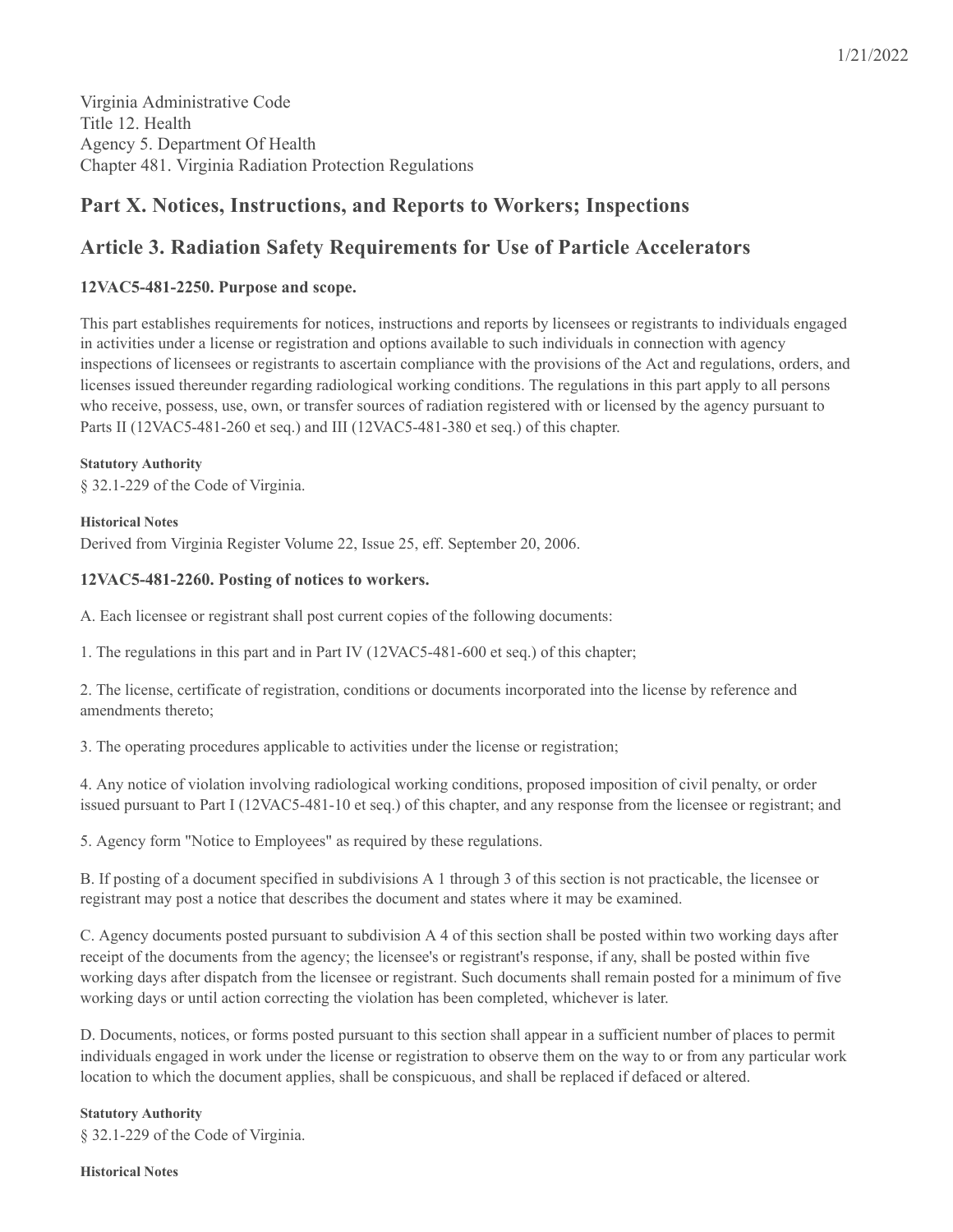Derived from Virginia Register Volume 22, Issue 25, eff. September 20, 2006; amended, Virginia Register Volume 24, Issue 18, eff. June 12, 2008.

## **12VAC5-481-2270. Instructions to workers.**

A. All individuals likely to receive in a year an occupational dose in excess of 1 mSv (100 mrem):

1. Shall be kept informed of the storage, transfer, or use of sources of radiation in the licensee's or registrant's workplace;

2. Shall be instructed in the health protection problems associated with exposure to radiation or radioactive material to the individual and potential offspring, in precautions or procedures to minimize exposure, and in the purposes and functions of protective devices employed;

3. Shall be instructed in, and instructed to observe, to the extent within the worker's control, the applicable provisions of these regulations and licenses for the protection of personnel from exposures to radiation or radioactive material;

4. Shall be instructed of their responsibility to report promptly to the licensee or registrant any condition that may constitute, lead to, or cause a violation of the Act, these regulations, or license condition, or any unnecessary exposure to radiation or radioactive material;

5. Shall be instructed in the appropriate response to warnings made in the event of any unusual occurrence or malfunction that may involve exposure to radiation or radioactive material; and

6. Shall be advised as to the radiation exposure reports that workers shall be furnished pursuant to 12VAC5-481-2280.

B. The extent of these instructions shall be commensurate with potential radiological health protection problems present in the workplace.

C. The instructions listed in subsection A of this section shall be given at least annually to said individuals.

#### **Statutory Authority**

§ 32.1-229 of the Code of Virginia.

#### **Historical Notes**

Derived from Virginia Register Volume 22, Issue 25, eff. September 20, 2006; amended, Virginia Register Volume 24, Issue 18, eff. June 12, 2008.

## **12VAC5-481-2280. Notifications and reports to individuals.**

A. Radiation exposure data for an individual and the results of any measurements, analyses, and calculations of radioactive material deposited or retained in the body of an individual shall be reported to the individual as specified in this section. The information reported shall include data and results obtained pursuant to these regulations, orders, or license conditions, as shown in records maintained by the licensee or registrant pursuant to 12VAC5-481-1040. Each notification and report shall:

1. Be in writing;

2. Include appropriate identifying data such as the name of the licensee or registrant, the name of the individual, and the individual's identification number;

3. Include the individual's exposure information; and

4. Contain the following statement:

"This report is furnished to you under the provisions of Part X (12VAC5-481-2250 et seq.) of 12VAC5-481, Virginia Radiation Protection Regulations. You should preserve this report for further reference."

B. Each licensee shall make dose information available to workers as shown in records maintained by the licensee under the provisions of 12VAC5-481-1040. The licensee shall provide an annual report to each individual monitored under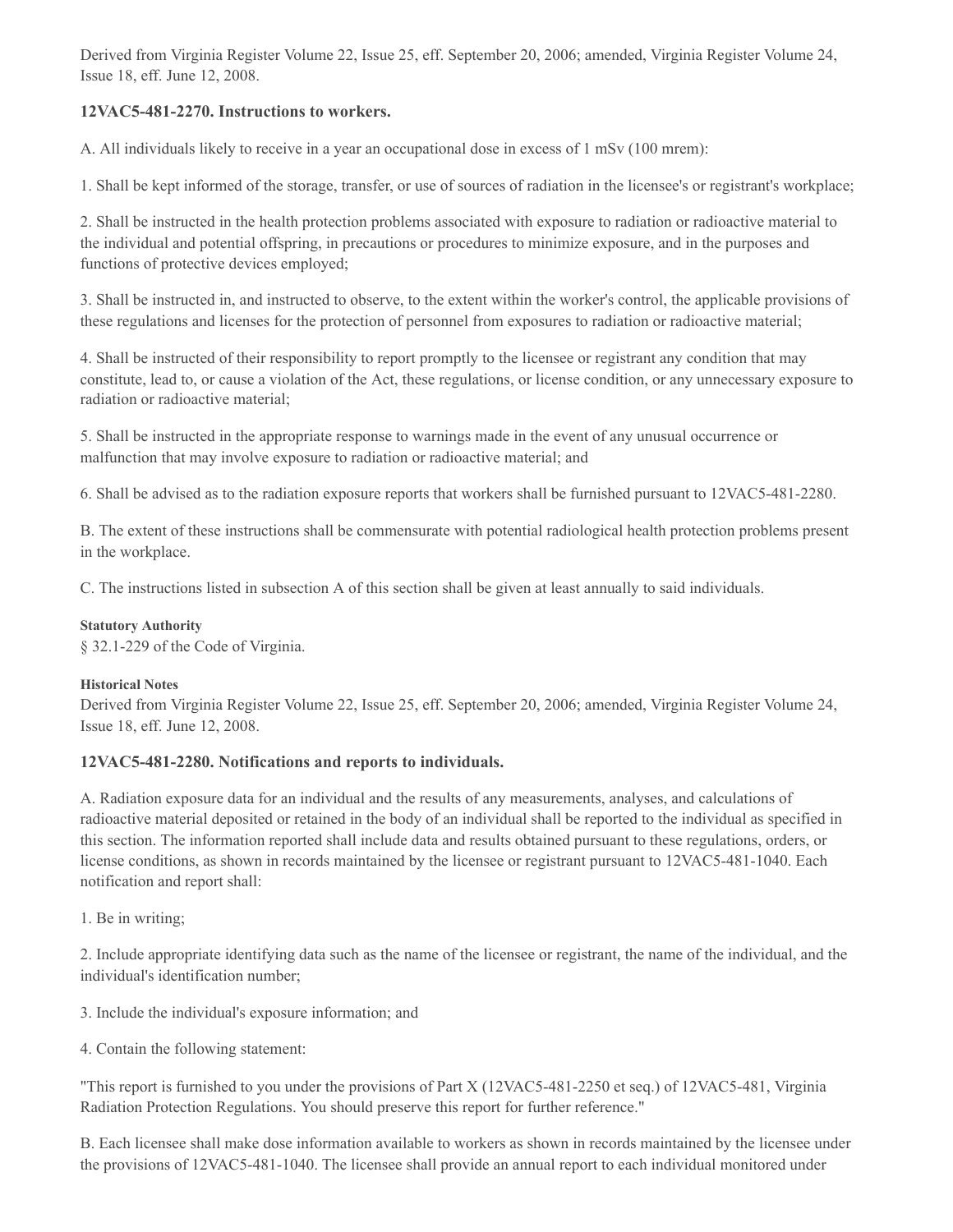12VAC5-481-760 of the dose received in that monitoring year if:

1. The individual's occupational dose exceeds 100 mrem (1 mSv) TEDE or 100 mrem (1 mSv) to any individual organ or tissue; or

2. The individual requests his annual dose report.

C. Each licensee or registrant shall furnish a written report of the worker's exposure to sources of radiation at the request of a worker formerly engaged in activities controlled by the licensee or registrant. The report shall include the dose record for each year the worker was required to be monitored pursuant to 12VAC5-481-760. Such report shall be furnished within 30 days from the date of the request, or within 30 days after the dose of the individual has been determined by the licensee or registrant, whichever is later. The report shall cover the period of time that the worker's activities involved exposure to sources of radiation and shall include the dates and locations of work under the license or registration in which the worker participated during this period.

D. When a licensee or registrant is required pursuant to 12VAC5-481-1100, 12VAC5-481-1110, or 12VAC5-481-1120 to report to the agency any exposure of an individual to sources of radiation, the licensee or the registrant shall also provide the individual a written report on the exposure data included therein. Such reports shall be transmitted at a time not later than the transmittal to the agency.

E. At the request of a worker who is terminating employment with the licensee or registrant in work involving exposure to radiation or radioactive material, during the current year, each licensee or registrant shall provide at termination to each such worker, or to the worker's designee, a written report regarding the radiation dose received by that worker from operations of the licensee or registrant during the current year or fraction thereof. If the most recent individual monitoring results are not available at that time, a written estimate of the dose shall be provided together with a clear indication that this is an estimate.

#### **Statutory Authority**

§ 32.1-229 of the Code of Virginia.

#### **Historical Notes**

Derived from Virginia Register Volume 22, Issue 25, eff. September 20, 2006; amended, Virginia Register Volume 24, Issue 18, eff. June 12, 2008; Volume 32, Issue 24, eff. August 25, 2016.

## **12VAC5-481-2290. Presence of representatives of licensees or registrants and workers during inspection.**

A. Each licensee or registrant shall afford to the agency at all reasonable times opportunity to inspect materials, machines, activities, facilities, premises, and records pursuant to these regulations.

B. During an inspection, agency inspectors may consult privately with workers as specified in 12VAC5-481-2300. The licensee or registrant may accompany agency inspectors during other phases of an inspection.

C. If, at the time of inspection, an individual has been authorized by the workers to represent them during agency inspections, the licensee or registrant shall notify the inspectors of such authorization and shall give the workers' representative an opportunity to accompany the inspectors during the inspection of physical working conditions.

D. Each workers' representative shall be routinely engaged in work under control of the licensee or registrant and shall have received instructions as specified in 12VAC5-481-2270.

E. Different representatives of licensees or registrants and workers may accompany the inspectors during different phases of an inspection if there is no resulting interference with the conduct of the inspection. However, only one workers' representative at a time may accompany the inspectors.

F. With the approval of the licensee or registrant and the workers' representative, an individual who is not routinely engaged in work under control of the licensee or registrant, for example, a consultant to the licensee or registrant or to the workers' representative, shall be afforded the opportunity to accompany agency inspectors during the inspection of physical working conditions.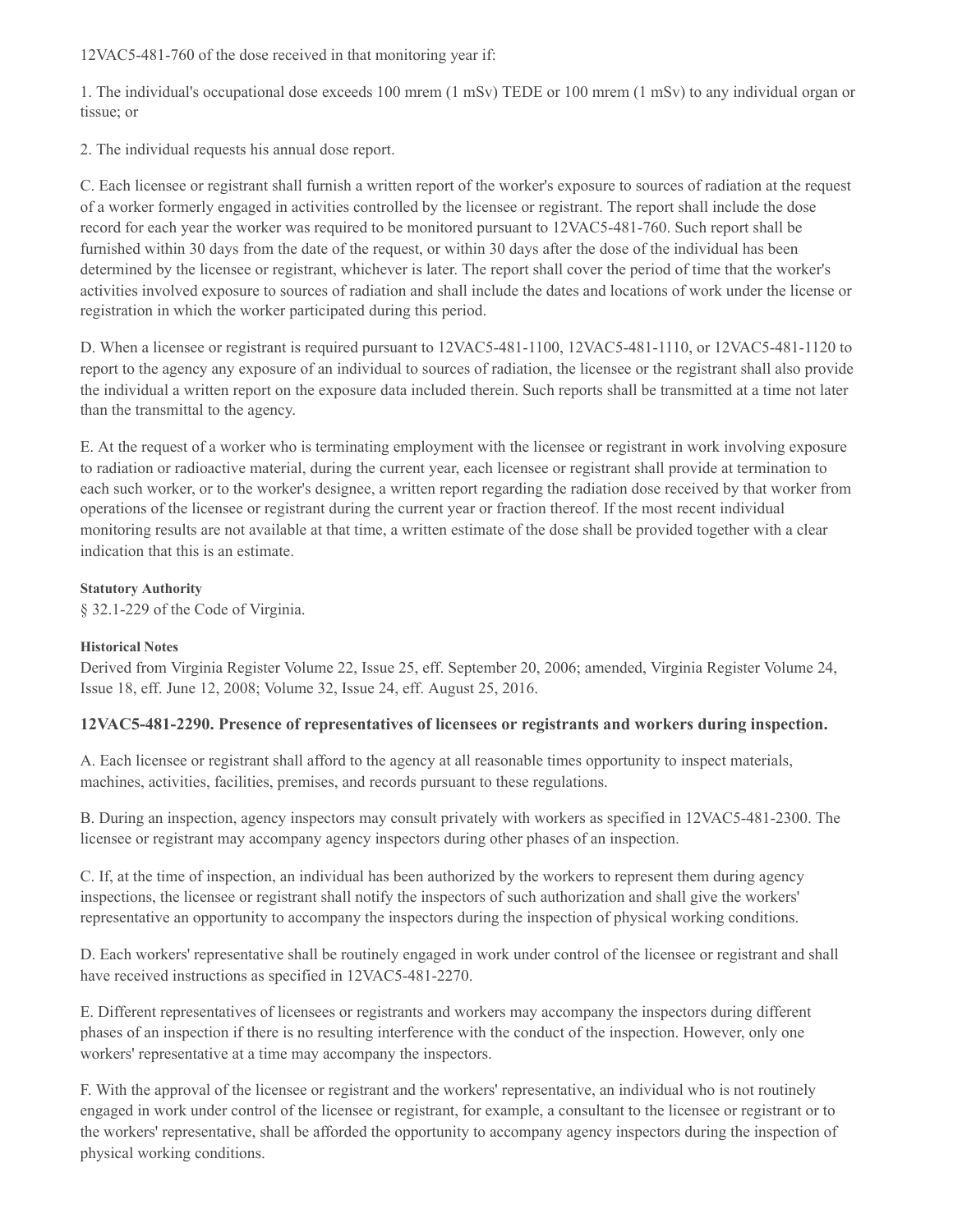G. Notwithstanding the other provisions of 12VAC5-481-2290, agency inspectors are authorized to refuse to permit accompaniment by any individual who deliberately interferes with a fair and orderly inspection. With regard to areas containing information classified by an agency of the United States government in the interest of national security, an individual who accompanies an inspector may have access to such information only if authorized to do so. With regard to any area containing proprietary information, the workers' representative for that area shall be an individual previously authorized by the licensee or registrant to enter that area.

## **Statutory Authority**

§ 32.1-229 of the Code of Virginia.

## **Historical Notes**

Derived from Virginia Register Volume 22, Issue 25, eff. September 20, 2006.

## **12VAC5-481-2300. Consultation with workers during inspections.**

A. Agency inspectors may consult privately with workers concerning matters of occupational radiation protection and other matters related to applicable provisions of these regulations and licenses to the extent the inspectors deem necessary for the conduct of an effective and thorough inspection.

B. During the course of an inspection, any worker may bring privately to the attention of the inspectors, either orally or in writing, any past or present condition that the worker has reason to believe may have contributed to or caused any violation of the Act, these regulations, or license condition, or any unnecessary exposure of an individual to sources of radiation under the licensee's or registrant's control. Any such notice in writing shall comply with the requirements of 12VAC5-481-2310 A.

C. The provisions of subsection B of this section shall not be interpreted as authorization to disregard instructions pursuant to 12VAC5-481-2270.

**Statutory Authority** § 32.1-229 of the Code of Virginia.

## **Historical Notes**

Derived from Virginia Register Volume 22, Issue 25, eff. September 20, 2006.

## **12VAC5-481-2310. Requests by workers for inspections.**

A. Any worker or representative of workers believing that a violation of the Act, these regulations, or license conditions exists or has occurred in work under a license or registration with regard to radiological working conditions in which the worker is engaged may request an inspection by giving notice of the alleged violation to the agency. Any such notice shall be in writing, shall set forth the specific grounds for the notice, and shall be signed by the worker or representative of the workers. A copy shall be provided to the licensee or registrant by the agency no later than at the time of inspection except that, upon the request of the worker giving such notice, such worker's name and the name of individuals referred to therein shall not appear in such copy or on any record published, released, or made available by the agency, except for good cause shown.

B. If, upon receipt of such notice, the agency determines that the complaint meets the requirements set forth in subsection A of this section, and that there are reasonable grounds to believe that the alleged violation exists or has occurred, an inspection shall be made as soon as practicable to determine if such alleged violation exists or has occurred. Inspections pursuant to this section need not be limited to matters referred to in the complaint.

C. No licensee, registrant, or contractor or subcontractor of a licensee or registrant shall discharge or in any manner discriminate against any worker because such worker has filed any complaint or instituted or caused to be instituted any proceeding under these regulations or has testified or is about to testify in any such proceeding or because of the exercise by such worker on behalf of such worker or others of any option afforded by this part.

#### **Statutory Authority**

§ 32.1-229 of the Code of Virginia.